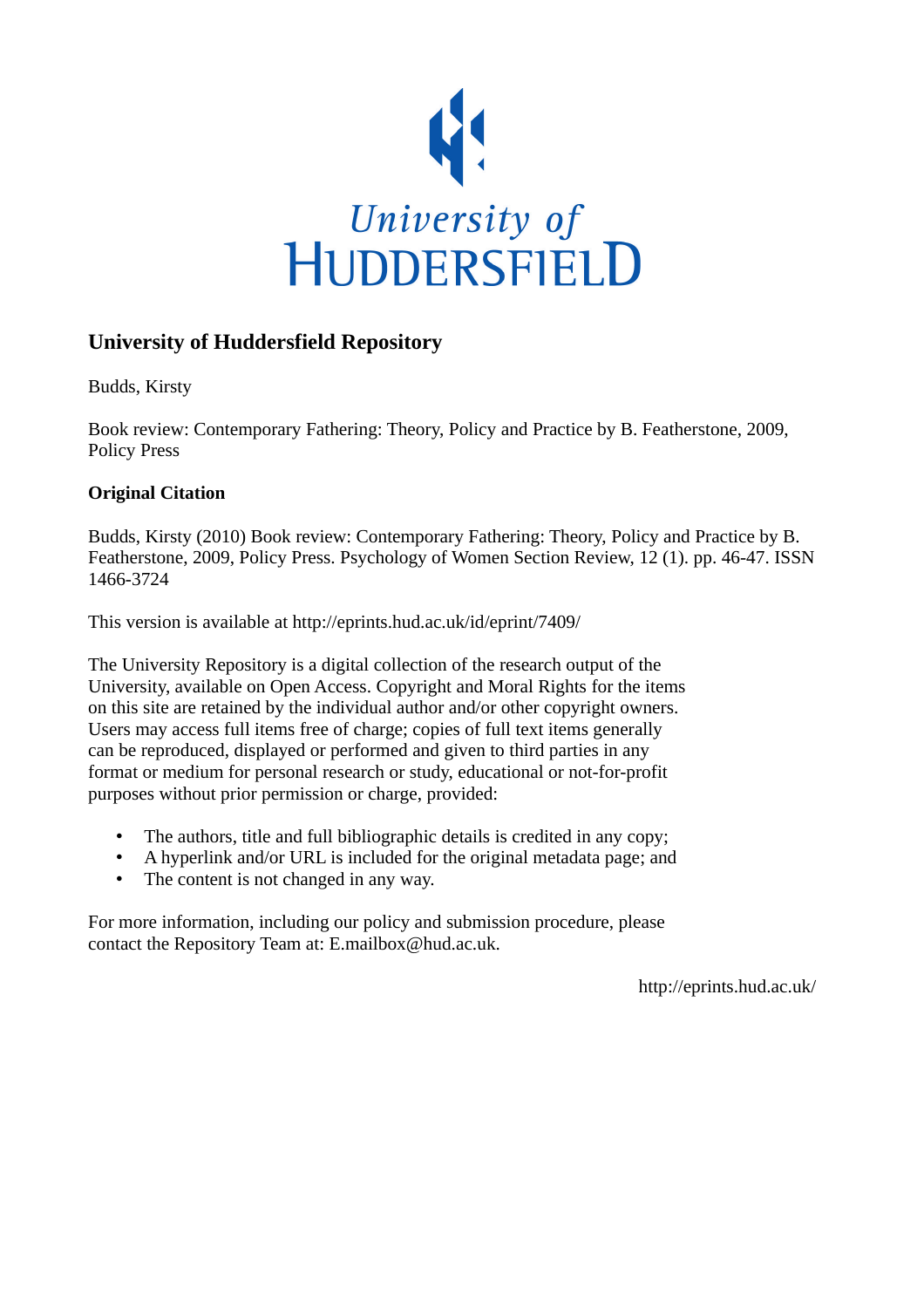## Contemporary Fathering by Brid Featherstone Reviewed by Kirsty Budds, PhD student, University of Huddersfield

The purpose of this text is to locate fathering within a wide social and historical context, with a view to enabling discussion of contemporary issues relating to fatherhood: some of which are rarely addressed in practice, but are considered highly relevant to the study of fathers today. As noted by the author, this book emerges from a contemporary climate within which there has been increasing interest, from a range of fields, in fathers and fatherhood. Indeed, by the author's own admission, this text would not have been considered relevant to practitioners twenty years ago. Featherstone suggests its relevance today, is born from "a period of profound changes in relationships between men, women and children and attempts by governments to adapt to these changes" (p193).With emerging discourses of the new and 'involved' father, fathering today is not as it used to be. Throughout the book Featherstone provides detailed description and evaluation of the changes that have contributed to "Contemporary Fatherhood" and the implications these may have for families today.

Featherstone begins the book by introducing and discussing the contemporary social and political context in which men father today and by outlining the particular interdisciplinary, feminist approach that informs the text. She makes a point of recognising that changes in demographics, such as the increase in divorce rates, alongside individual differences between men, will make for a significant diversity in the situations in which men can, and do, father. This diversity, for Featherstone, is something that is too often ignored in policy and practice and is something she requests that we attend to throughout the text. Following the introduction, chapter two discusses these contemporary contexts in more depth by exploring men's situations in workplace and their participation in the home in relation to fathering. Chapter three goes on to explore historical debates around fathering and retraces historical 'images' of the father, eventually leaving us with the idea that the "distant breadwinner" model, which was once dominant, is now being challenged more than ever before by women's movement into the paid workforce. This leads us to question why families need fathers, and this is something the author explores in the following two chapters with discussions of psychoanalytic and psychological theories on fatherhood. Chapter six then deals with developments in sociological theory and research on fathers, which, as a discipline, attends to the wider social and cultural issues surrounding fatherhood that psychology and psychoanalysis often neglect. It seems appropriate to note here that one of Featherstone's main aims for this book was to "bring together in one book voices from disciplines that do not always speak to one another" (p 193) and while the author describes eloquently the contribution that these three different, and often competing, theoretical approaches have made to the study of fatherhood, she additionally directs us to, and requests that we take note of those instances where those theories converge: an approach that is becoming increasingly popular and is often in the realm of critical psychology (see Fox et al, 2009).

Moving on from theory slightly, chapter seven deals with what the author deems "one of the most visible and controversial aspects of fathering today" – father's rights groups, and the reactions these have prompted from feminists. Chapter eight gives an overview of changes in policy relating to families and, in particular, discusses the impact New Labour has made on contemporary fatherhood by introducing father friendly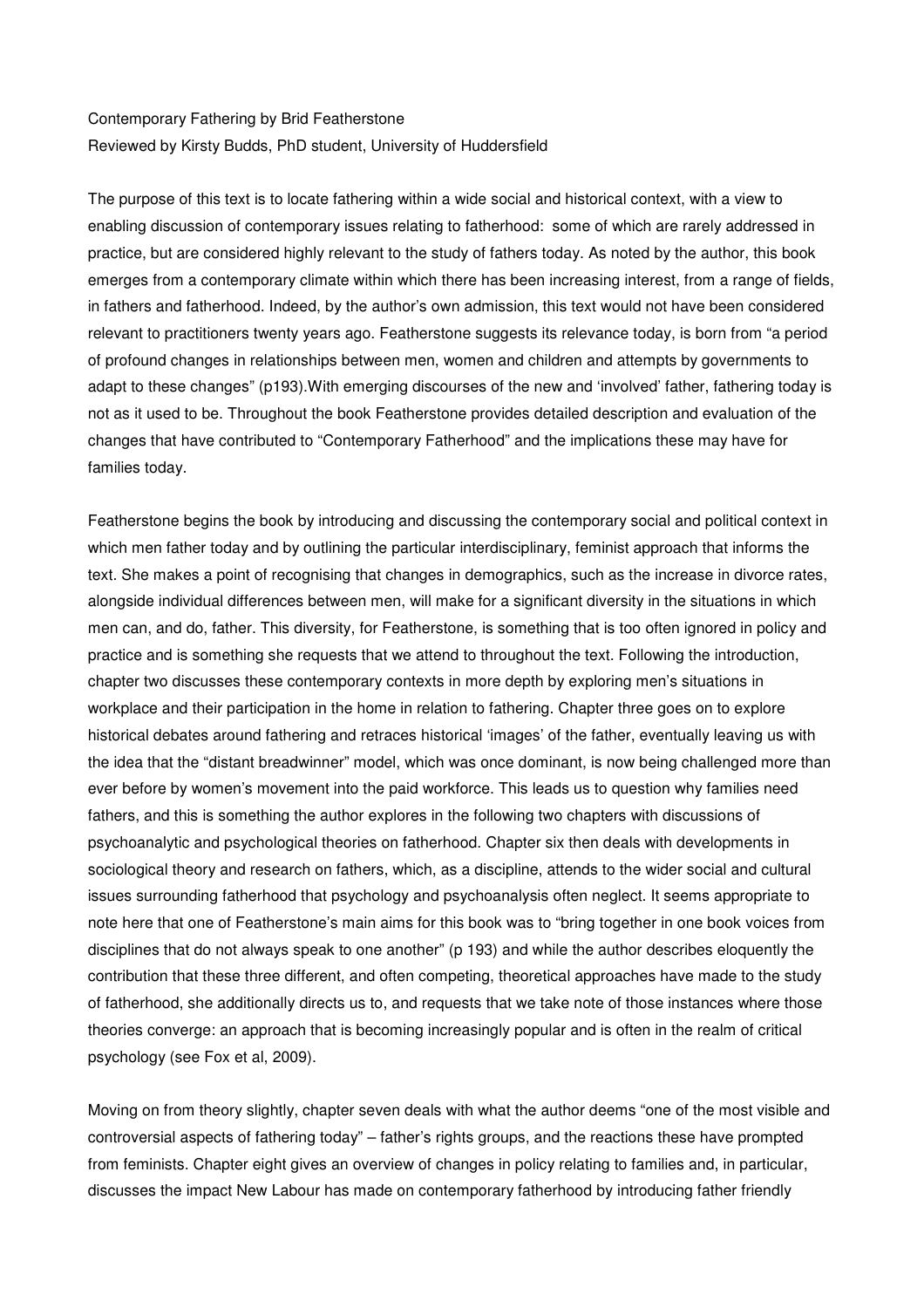policies with an aim to encourage father involvement. This was felt particularly necessary following the continued influx of women into the paid work force and the consequent decline of the 'father as breadwinner' model. Such policies included the introduction of statutory paternity pay, policies on flexible working (yet as Featherstone points out these tend to be more geared toward women than men) and the widespread encouragement of engaging fathers across the board in health and social care settings. The introduction of child support legislation has also financially tied fathers to children, forcing them to take up their responsibilities as parents irrespective of the situation. Chapters nine and ten go on to explore practice issues and evaluate the practical application of policies to involve fathers.

This ambitious book provides an overview of contemporary fatherhood that is at once incredibly descriptive and commendably critical. Featherstone recognises the importance of encouraging 'involved' fatherhood yet at the same time critiques its meaning and practical application. Aligning herself in approach to Doucet (2006), while the author empathises with the limitation of some policies and efforts to involve fathers in a system which can be seen viewed as favouring mothers, she maintains that we cannot direct our focus away from mothers completely as we are then at risk of negating or undermining all the hard care work women have performed up until now. Furthermore, Featherstone feels it important to question the taken-for-granted assumption that involved fatherhood will lead to positive outcomes for the child. She recognises that men want to be involved fathers but suggests that we cannot ignore those cases in which a fathers pledge for involvement and equality, for example in terms of access after separation or divorce, could partially be motivated by the desire to undermine and exert power over women outside of the home. Featherstone highlights domestic violence as a case in point.

In this way Featherstone takes issue with a 'one size fits all' policy towards fathering in which there is a tendency "to impose a father on every arrangement" (p 149). In cases such as these the pursuit for gender equality is undermined. Instead, she argues for a specific focus on relationships between the mother, father and child alongside recognition of the diversity of situations in which men father today.

This is an incredibly informative and thought-provoking book, which discusses a huge body of current literature and opinion on fatherhood (much more than I can do justice to in this short review). However in discussing and evaluating varying, and often competing, opinions, perspectives and research, Featherstone leaves a number of questions unanswered – a limitation she acknowledges. Although it is arguable providing a critical account of the evidence is the best we can achieve if we align ourselves with Featherstone and other scholars that fatherhood as an institution is undergoing profound changes (e.g. Sunderland, 2006).

Coming from a background in social work, Featherstone draws highly upon her real life experience in engaging with fathers and their families, which has clear benefits for the text in terms of discussing issues around practical application. In making references to these practical applications, as well as discussing and evaluating theory and research throughout, she ensures that the book is highly relevant and would be of great interest to both practitioners and researchers alike.